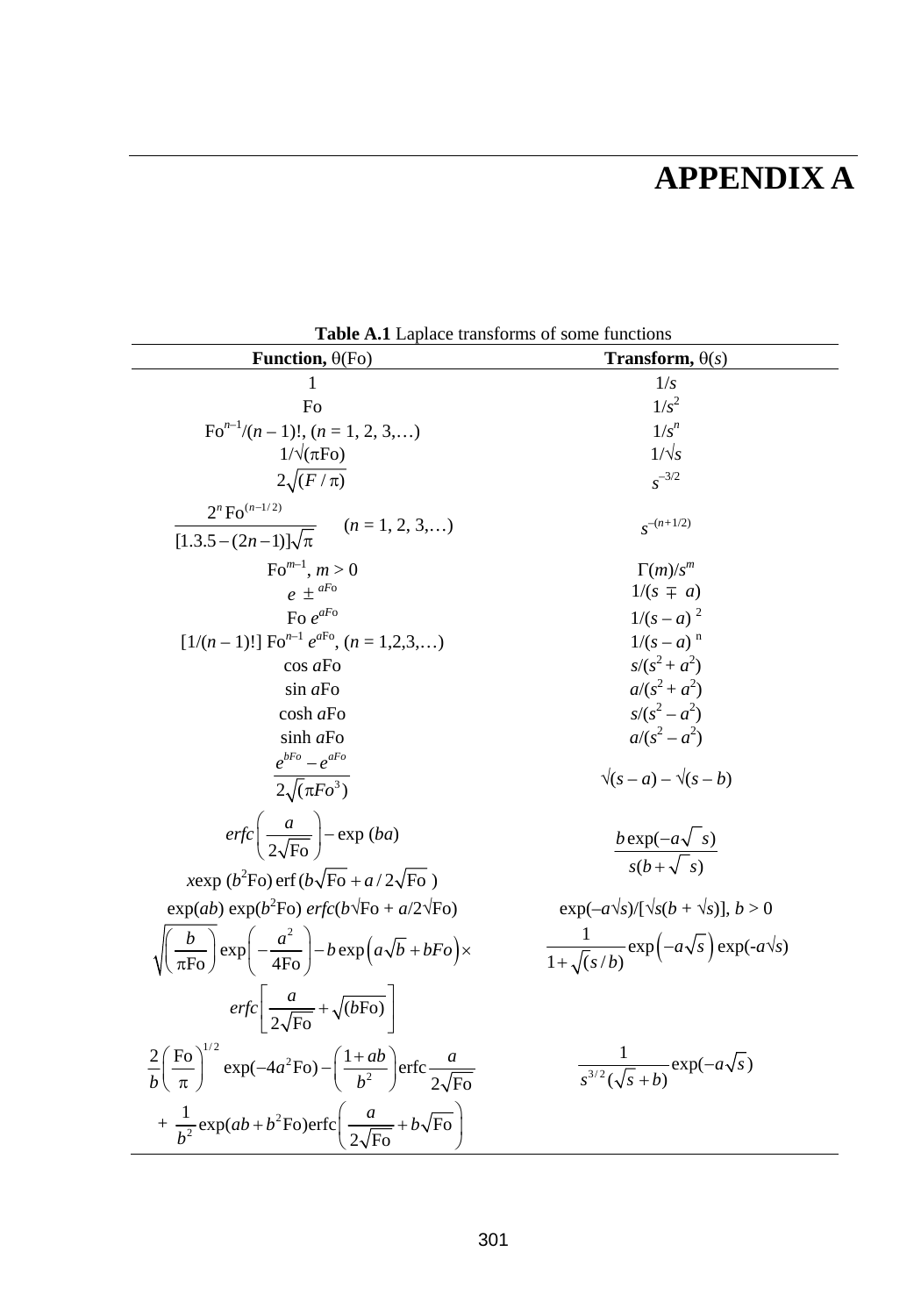| <b>Table A.1 Continued</b><br>Function, $\theta$ (Fo)<br>Transform, $\theta(s)$                                                                                                                                                                                                        |                                                                   |  |
|----------------------------------------------------------------------------------------------------------------------------------------------------------------------------------------------------------------------------------------------------------------------------------------|-------------------------------------------------------------------|--|
| $\frac{1}{(-b)^n} \exp(ab + b^2 \text{Fo}) \text{erfc}\left(\frac{a}{2\sqrt{\text{Fo}}} + b\sqrt{\text{Fo}}\right)$<br>$-\frac{1}{(-b)^n}\sum_{m=0}^{n-1}(-2b\sqrt{\text{Fo}})^m i^m \text{erfc}\left(\frac{a}{2\sqrt{\text{Fo}}}\right)$                                              | $\frac{1}{e^{(n+1)/2\sqrt{(s+b)}}}\exp(-a\sqrt{s})$               |  |
| $\frac{1}{2}$ exp(bFo) $\left  \exp\left(-\frac{a}{\sqrt{b}}\right) \right $ erfc $\left(\frac{a}{2\sqrt{F_0}} - \sqrt{bF_0}\right)$<br>$+\exp\left(\frac{a}{\sqrt{b}}\right) \text{erfc}\left(\frac{a}{2\sqrt{\text{Fe}}}\right) + \sqrt{b\text{Fo}}\right)$                          | $\frac{1}{s-h} \exp(-a\sqrt{s})$                                  |  |
| $\frac{2\mathrm{Fo}^{(n+2)/2}}{2n+1}\Pi\left(1+\frac{n}{2}\right)(2i)^{(n+2)}\,erfc\left(\frac{a}{2\sqrt{\mathrm{Fo}}}\right)$                                                                                                                                                         | $\frac{\Pi(\frac{1}{2}n)}{\sqrt{a^{(4n+1)/2n}}} \exp(-a\sqrt{s})$ |  |
| $\frac{1}{2}$ exp $\left(-a\sqrt{b}\right)$ erfc $\left(\frac{a}{2\sqrt{E_0}} - \sqrt{2bF_0}\right)$<br>$+\exp\left(a\sqrt{b}\right) \operatorname{erfc}\left(\frac{a}{2\sqrt{F_0}}+\sqrt{bF_0}\right)$                                                                                | $\frac{1}{a}$ exp $\left(-a\sqrt{s}+b\right)$                     |  |
| $\frac{1}{\sqrt{\pi E_0}} \exp\left(\frac{a}{2\sqrt{E_0}} + 2b\sqrt{F_0}\right) + \frac{\sqrt{2b}}{2} [\exp(-a\sqrt{2}b)]$<br>$\times \text{erfc}\left(\frac{a}{2\sqrt{\text{Eo}}}-\sqrt{2b\text{Fo}}\right)-\exp(a\sqrt{2}b)$<br>$\times$ erfc $\frac{a}{\sqrt{2E_0}} + \sqrt{2bF_0}$ | $\frac{1}{s_s\sqrt{(s+2b)}} \exp \left[-a(s+2b)^{1/2}\right]$     |  |
| $\frac{1}{\sqrt{F_0}}$ - $ae^{a^2F_0}$ erfc $a\sqrt{F_0}$                                                                                                                                                                                                                              | $1/(a+\sqrt{s})$                                                  |  |
| $\frac{1}{\sqrt{(\pi \text{Fo})}} + ae^{a^2 \text{Fo}} erfa\sqrt{\text{Fo}}$                                                                                                                                                                                                           | $\sqrt{s}/(s-a^2)$                                                |  |
| $\frac{1}{\sqrt{\pi \mathrm{Fo}}} - \frac{2a}{\sqrt{\pi}} \exp(-a^2 \mathrm{Fo}) x \int_{0}^{a\sqrt{\mathrm{Fo}}} \exp(x^2) dx$                                                                                                                                                        | $\sqrt{s}/(s+a^2)$                                                |  |
| $\frac{1}{2}$ exp( $-a^2$ Fo) <i>erf a</i> $\sqrt{F_0}$                                                                                                                                                                                                                                | $1/\sqrt{s(s-a^2)}$                                               |  |
| $\frac{2}{a\sqrt{\pi}}\exp(-a^2\text{Fo})\int_{0}^{a\sqrt{\text{Fo}}}\exp(x^2)dx$                                                                                                                                                                                                      | $1/\sqrt{s} (s^2 + a^2)$                                          |  |